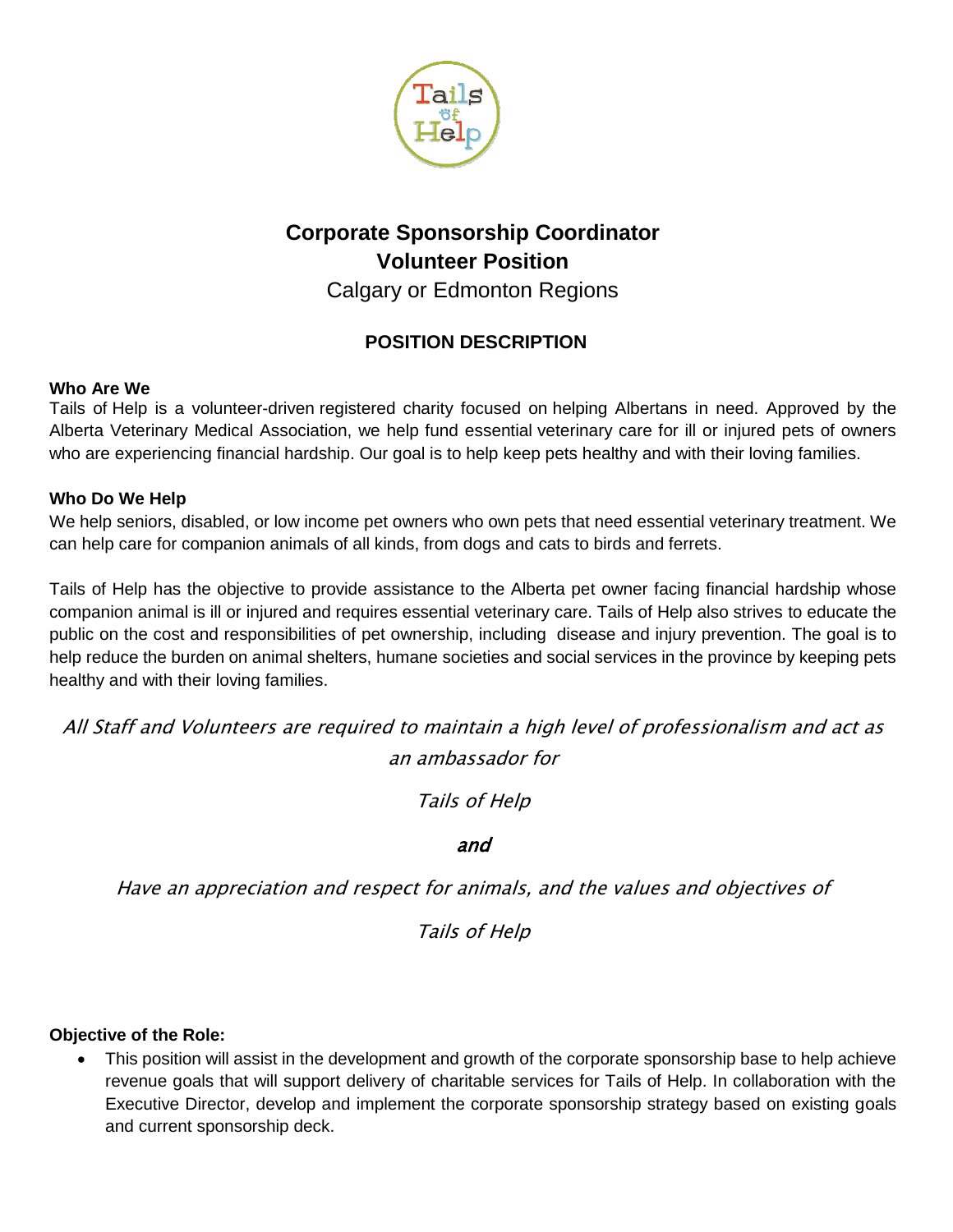### **Duties, Responsibilities & Skills:**

- This role will identify new potential corporate partners and develop strategies based on research and evaluation. The role will assist the ED to build and cultivate sponsors for the organization and assist in creating strategies for each identified company given their philanthropic mission.
- Develop a pipeline of new prospects through outbound solicitations; networks and contacts
- Work with the Executive Director to strategize on all philanthropic potential with each corporation or organization prior to activity.
- Assist in the development and execution of pre-meeting activity, including pitch, presentations, and proposals.
- Execute post-contract activities for new sponsorships including maintaining communication with corporate partners to keep them current on value-added opportunities and to acknowledge their donations and contributions.
- Develop and maintain a corporate sponsorship database
- Provide a monthly report on sponsorship activities

# **This position requires:**

- Strong corporate networks and contacts
- Strong negotiation and clear communication skills, both written and verbal.
- Self-motivated and goal oriented with the ability to thrive and work independently and as part of a small team.
- Excellent computer skills, specifically MS Office products (Excel, Word, PowerPoint)
- Strong attention to detail and accuracy, the ability to prioritize, meet deadlines and ability to problem-solve
- Excellent written and verbal communications skills. Significant prospect research experience or willingness to develop these skills
- Ability to build rapport with donors, volunteers, and the public with diplomacy, discretion, and customerservice orientation.
- Must be a reliable and dependable team player, and have the ability to work with a diverse group of individuals

#### **Time Requirements:**

• This is a volunteer position and hours are flexible.

#### **Orientation & Training:**

- Information/orientation sessions include Tails of Help information, purpose and mandate of the organization.
- Monthly team meetings and regular teleconference calls with the Executive Director
- Support from the organization, Executive Director, committee(s), peers and Board

#### **Benefits:**

- Assist Tails of Help to achieve our objectives keeping pets healthy and with their loving families
- An opportunity to assist in the development and execution of a corporate sponsorship strategy for a growing charitable animal welfare organization
- An opportunity to develop practical and measurable corporate and public relation skills and experience
- An opportunity to develop and build on professional contacts and networks
- An opportunity to work with Senior Management, Boards, peers and volunteers
- **Reference letter**